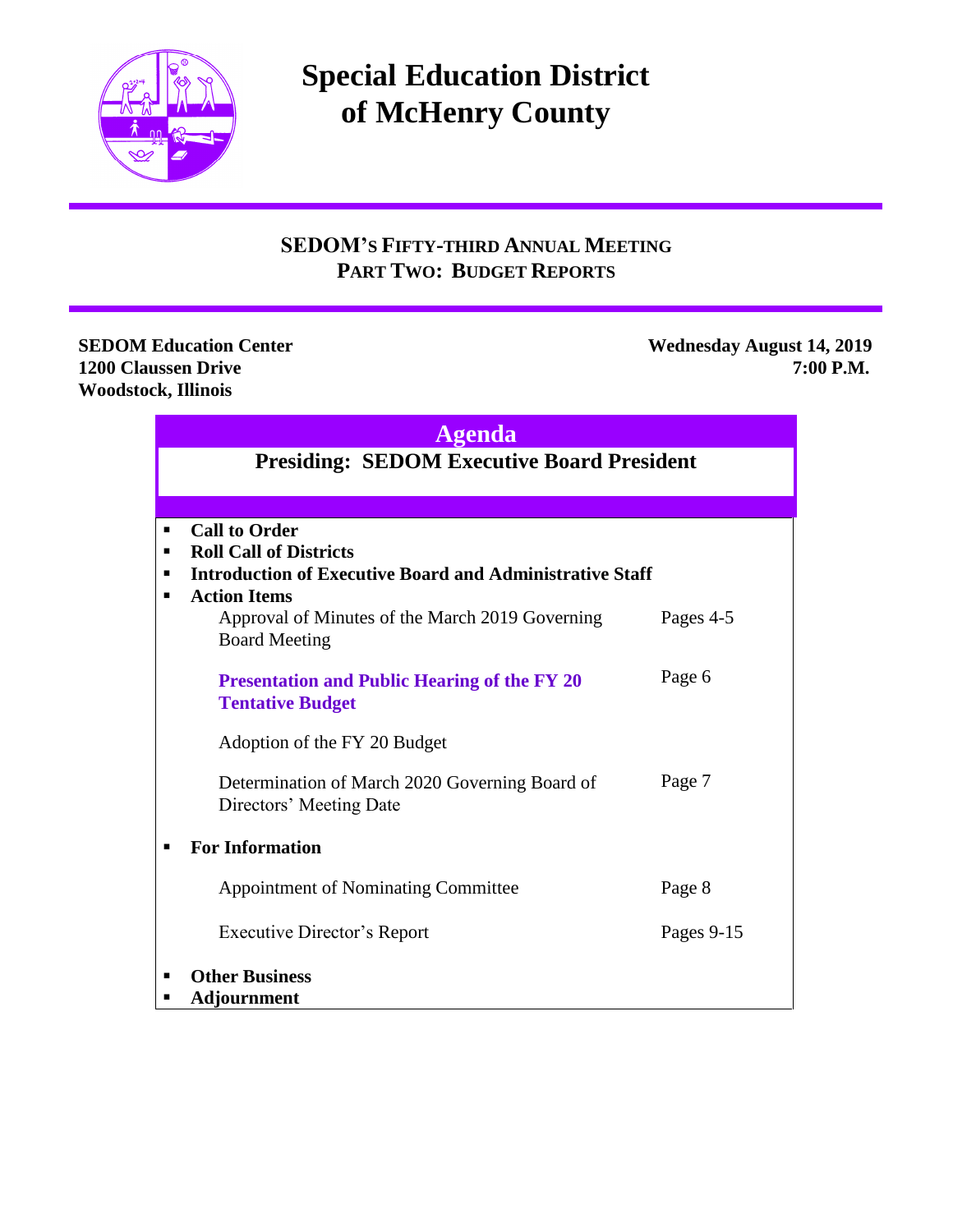# **Special Education District of McHenry County**

# *Executive Board*

#### **EXECUTIVE BOARD**

| <b>MEMBERS</b>                                     | <b>TERM</b>             |
|----------------------------------------------------|-------------------------|
| President: Ms. Lea Damisch,                        | 2017-2020               |
| Superintendent, Marengo-Union District #165        |                         |
| Vice-President: Mr. Bryan Millard, Board Member    | 2018-2021               |
| <b>Riley School District 18</b>                    |                         |
| Secretary: Dr. Linda Dujmovich, Board Member       | 2017-2020               |
| Marengo District #154                              |                         |
| Ms. Cathy Neiss, Board Member Johnsburg School     | 2019-2022               |
| District 12                                        |                         |
| Ms. Karen Parks, Board Member Harrison District 36 | 2018--2021              |
|                                                    |                         |
| Dr. Ryan Mctague, Superintendent, McHenry High     | 2019-2022               |
| School District 156                                |                         |
| Vacancy to fill the current term of Dr. Kim Qualls | Original Term 2017-2020 |

Dr. Tim Burns, Executive Director

Ms. Kim Egerstaffer, Secretary to Executive Board and Governing Board of Directors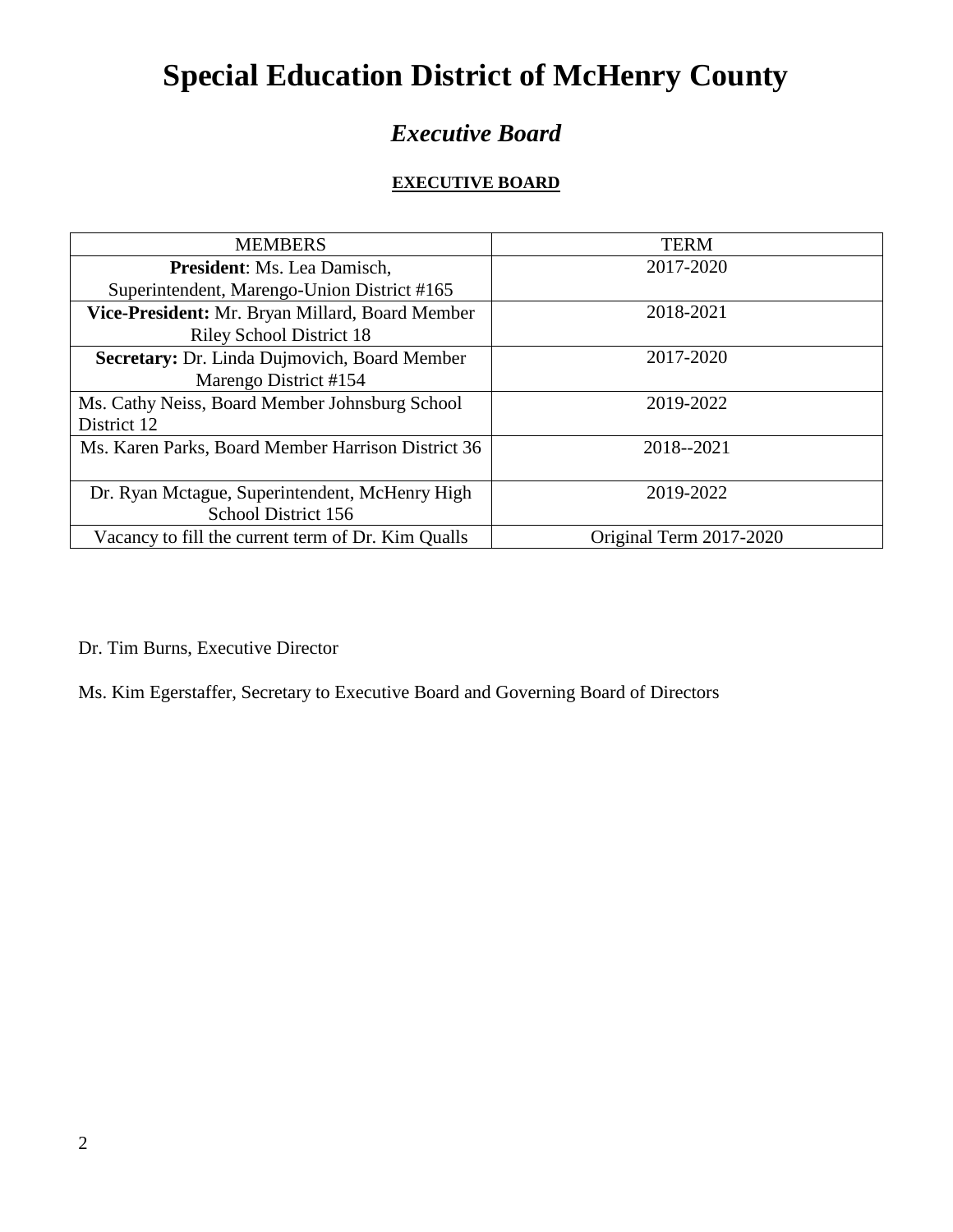# **Special Education District of McHenry County**

# *Governing Board of Directors*

#### **Governing Board of Directors**

| District             | Number | <b>B.O.E.</b> Member | Alternate          |
|----------------------|--------|----------------------|--------------------|
| Nippersink           |        | Ms. Ms. Elke Kleisch | Mr. Bert Irslinger |
| Johnsburg (Unit)     | 12     | *Ms. Cathy Neiss     | Mr. Jerry Harker   |
| McHenry Elem.        | 15     | Dr. Kim Qualls       | No Alternate       |
| Riley Elem.          | 18     | Ms. Anita Mitchell   | *Mr. Bryan Millard |
| Alden-Hebron (Unit)  | 19     | Ms. Shannon Combs    | Mr. Andy Madsen    |
| Harrison Elem.       | 36     | *Ms. Karen Parks     | Ms. Laurie Alsot   |
| Harvard (Unit)       | 50     | Ms. Julie Lehmann    | Mr. Richard Stoxen |
| Marengo H.S.         | 154    | *Dr. Linda Dujmovich | No Alternate       |
| McHenry H.S.         | 156    | Mr. Timothy Hying    | No Alternate       |
| Richmond Burton H.S. | 157    | Mr. Dave Thomas      | Mr. Steve Holtz    |
| Marengo-Union Elem.  | 165    | Mr. Barb Dochtermann | Mr. Greg Wright    |

\*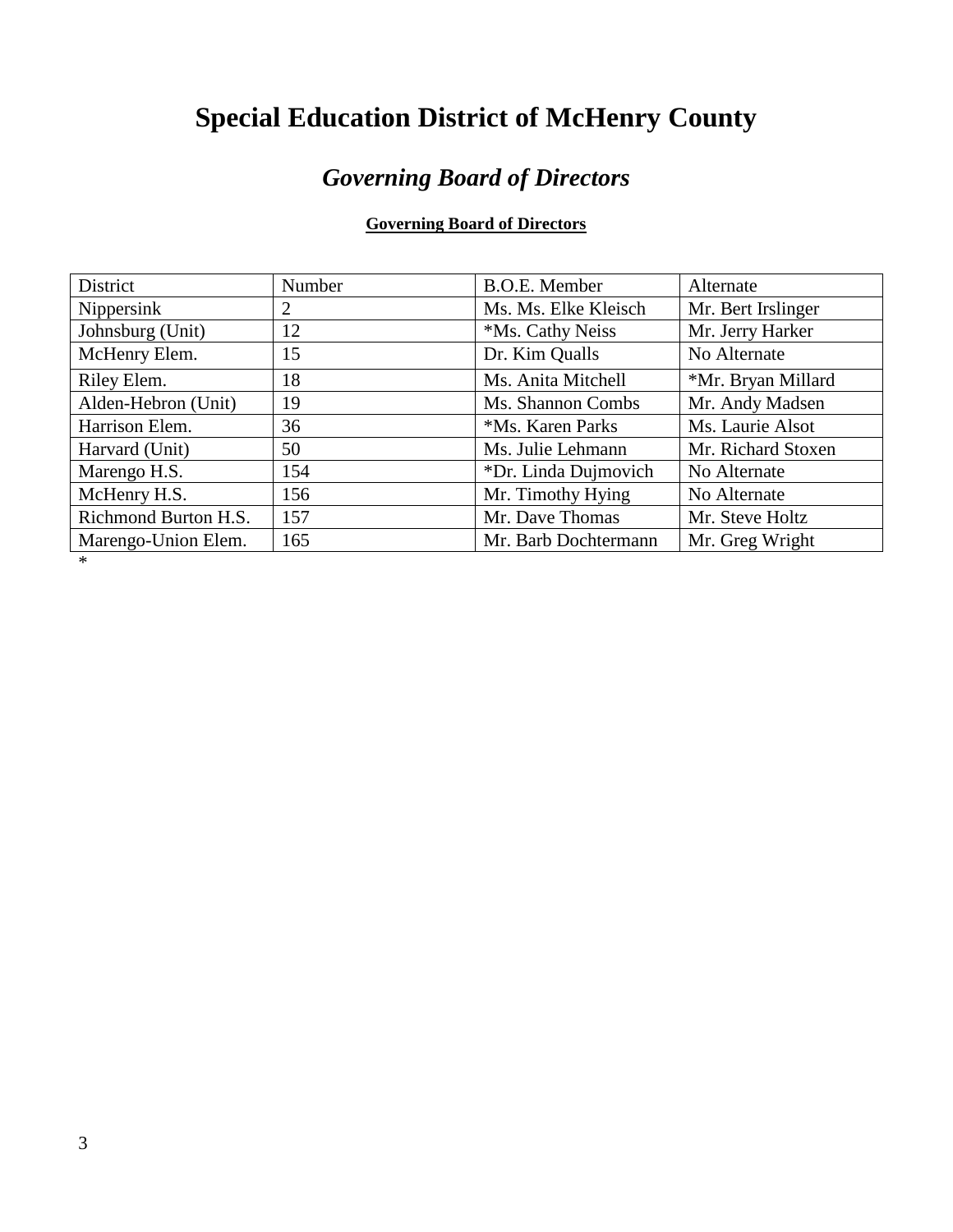

# **SPECIAL EDUCATION DISTRICT OF MCHENRY COUNTY**

#### **BOARD OF DIRECTORS MEETING WEDNESDAY, AUGUST 14, 2019**

**Action Item**

**Subject:** Minutes of the March 13, 2019 Governing Board of Directors' meeting

On the next two pages you will find the minutes from the March 13, 2019 Governing Board of Directors' Meeting.

**Recommended Action:** Approve the minutes of the March 13, 2019 Governing Board of Directors' meeting, as submitted, for filing in official records.

#### **Minutes from the Special Meeting of the SEDOM Governing Board of Directors March 13, 2019**

A meeting of the Governing Board of Directors of the Special Education District of McHenry County convened at 7:00pm on Wednesday, March 13<sup>th</sup>, 2019, at the SEDOM Educational Center, 1200 Claussen Drive, Woodstock, IL.

**Call to Order:** Ms. Lea Damisch, President of the Executive Board, called the meeting to order at 7:00pm.

**\_\_\_\_\_\_\_\_\_\_\_\_\_\_\_\_\_\_\_\_\_\_\_\_\_\_\_\_\_\_\_\_\_\_\_\_\_\_\_\_\_\_\_\_\_\_\_\_\_\_\_\_\_\_\_\_\_\_\_\_\_\_\_\_\_\_\_\_\_\_**

A=Absent P-Present

| <b>District</b>             | <b>Number</b> | <b>B.O.E. Member</b>       |   |
|-----------------------------|---------------|----------------------------|---|
| <b>Nippersink Elem.</b>     | $\mathbf{2}$  | <b>Elke Kleish</b>         | P |
| <b>Johnsburg (Unit)</b>     | 12            | <i><b>*Cathy Neiss</b></i> | P |
| <b>McHenry Elem.</b>        | 15            | *Dr. Kim Qualls            | A |
| <b>Riley Elem.</b>          | 18            | <b>Anita Mitchell</b>      | P |
| <b>Alden-Hebron (Unit)</b>  | 19            | <b>Shannon Combs</b>       | P |
| <b>Harrison Elem.</b>       | 36            | <b>*Karen Parks</b>        | P |
| Harvard (Unit)              | 50            | <b>Julie Lehmann</b>       | A |
| Marengo H.S.                | 154           | *Dr. Linda                 | P |
|                             |               | <b>Dujmovich</b>           |   |
| <b>McHenry H.S.</b>         | 156           | <b>Timothy Hying</b>       | A |
| <b>Richmond Burton H.S.</b> | 157           | <b>Dave Thomas</b>         | A |
| <b>Marengo-Union Elem.</b>  | 165           | <b>Barb Dochtermann</b>    | P |

• **Denotes Executive Board Members**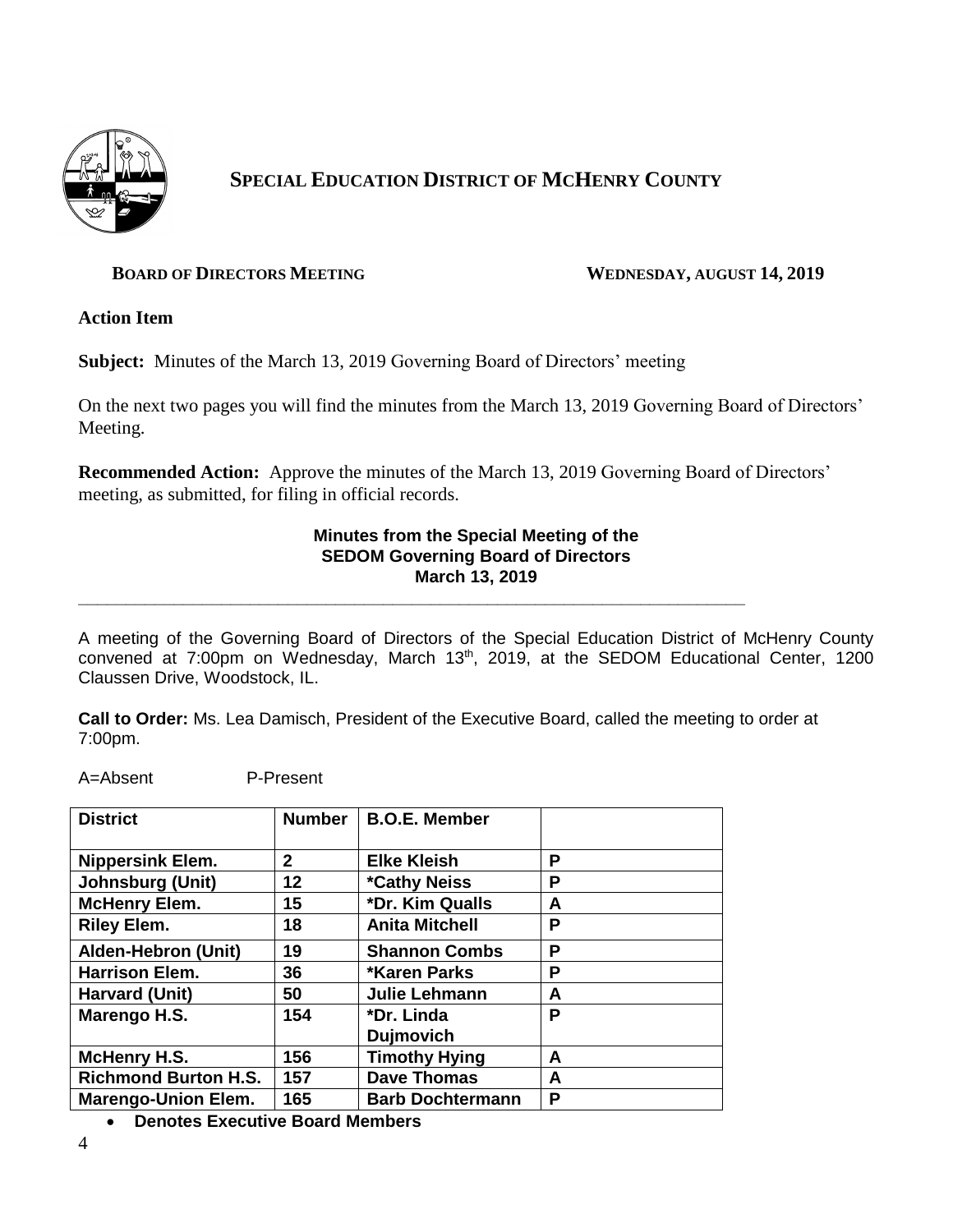Seven of the eleven-member districts were present at roll call. Those present included 2, 12,18,19,36,154, and 165.

#### **Introduction of Executive Board and Administrative Staff:**

Following roll call, Ms. Damisch introduced the Executive Board members including, Dr. Linda Dujmovich and Dr. Debbie Ehlenburg, Ms. Cathy Neiss and Ms. Karen Parks. Also present were the Executive Director, Dr. Tim Burns and Business-Finance Assistant, Ms. Kimberly Egerstaffer.

#### **Approval of August 15, 2018 Governing Board Meeting Minutes:**

District 12 moved, District 154 seconded the approval of the minutes of the August 15, 2018 meeting of the Governing Board of Directors. On a voice vote, the motion passed unanimously.

#### **Appointment of Executive Board Members:**

District 35 moved, District 154 seconded to appoint Dr. Ryan McTague to serve as a member of the Executive Board from July 2019 through June 2022 and for Ms. Cathy Neiss to serve the unexpired term of Dr. Les's vacancy through June of 2019 and, to additionally serve from July of 2019 through June of 2022. On a voice vote the motion carried unanimously.

#### **Designation of the August Governing Board of Directors Meeting**:

District 154 moved, and District 36 seconded that the Governing Board Meeting in August which primarily focuses on the budget be held on Wednesday August 14<sup>th</sup>, 2019. On a voice vote the motion passed unanimously.

**Executive Director's Report**: Dr. Burns gave an update on the current FY19 Budget, as well as an update on current SEDOM goals and spoke briefly on the state of the SEDOM building and upcoming maintenance. Dr. Burns gave a summary of the FY 20 Needs Assessment and spoke about synthesizing this information in terms of next steps and the future direction of SEDOM. Dr. Burns discussed the changing nature of special education finance and accountability and how these changes will need to be continuously monitored to be responsive to member district needs. Dr. Burns specifically spoke about the FY 20 IDEA Grant changes and why the cooperative pursued an extension as well as multiple sources of data showing a greater need for off campus early childhood and elementary special education program options and what steps would be necessary if the cooperative every pursued this form of direct service again.

#### **Other Business**: No other business.

#### Adjournment:

District 36 moved, District 154 seconded to adjourn the meeting at 7:35pm. On a voice vote, the motion carried unanimously.

#### **Respectfully submitted:**

**\_\_\_\_\_\_\_\_\_\_\_\_\_\_\_\_\_\_\_\_\_\_\_\_\_\_\_\_\_\_\_\_\_\_ President, Executive Board**

**\_\_\_\_\_\_\_\_\_\_\_\_\_\_\_\_\_\_\_\_\_\_\_\_\_\_\_\_\_\_\_\_\_\_ Secretary, Executive Board**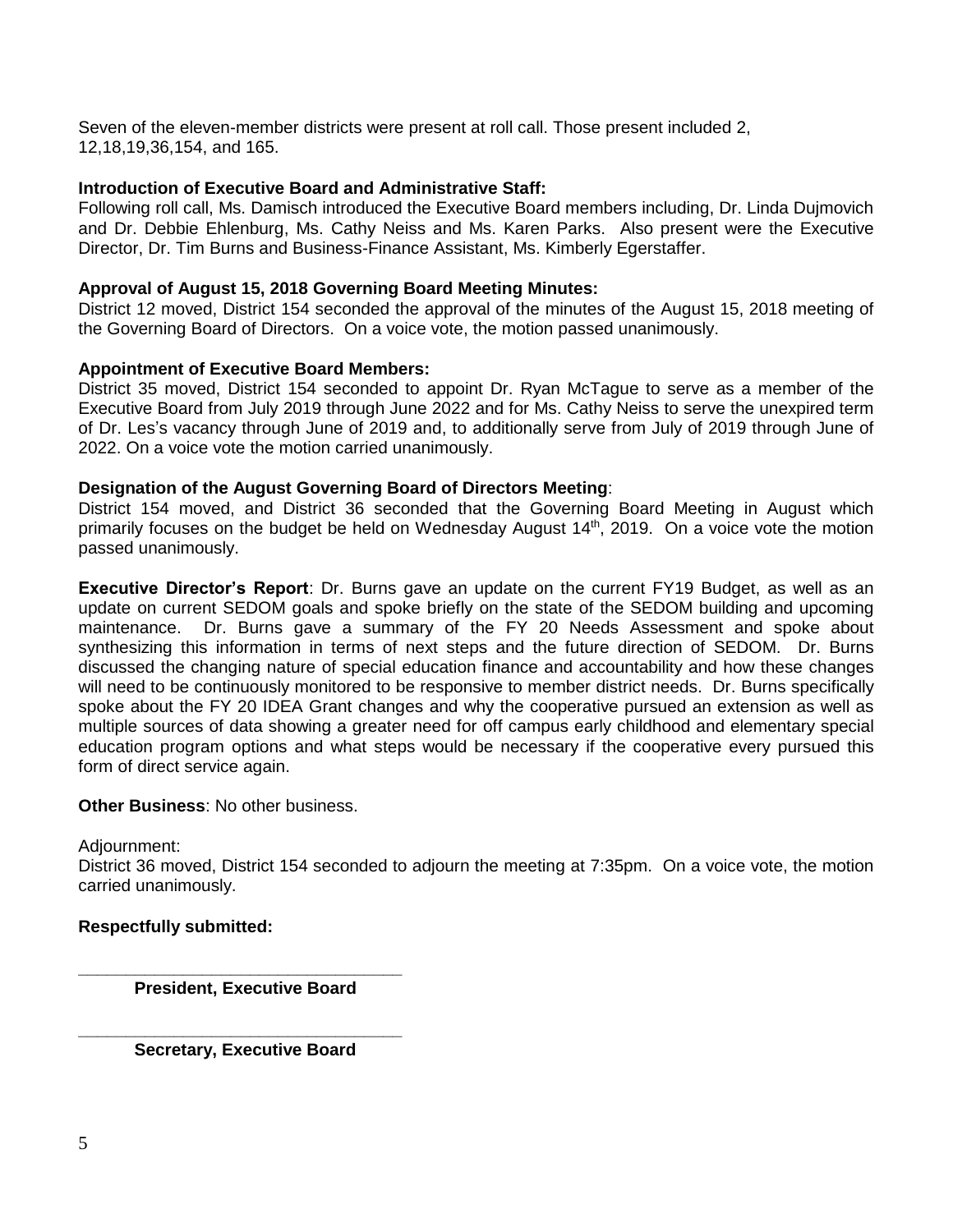

# **SPECIAL E SPECIAL EDUCATION DISTRICT OF MCHENRY COUNTY**

#### **BOARD OF DIRECTORS MEETING WEDNESDAY, AUGUST 14, 2019**

**Action Item**

**Subject:** Presentation, Hearing and Adoption of the FY20 Tentative Budget

The FY20 Tentative Budget was approved by the Executive Board on June 17, 2019 for display on July 1, 2019 and notice of public hearing on August 14, 2019.

The hearing will be convened and Dr. Tim Burns, Executive Director, will present the proposed FY20 Tentative Budget. Dr. Burns will review the budget assumptions, anticipated revenues and expenditures and respond to any questions. The budget has been on display since July 1, 2019.

The Articles of Joint Agreement specify that it is the duty of the Governing Board of Directors to adopt the annual budget of SEDOM. The Illinois State Board of Education requires that special education districts file the adopted budget no later than August  $31^{st}$ .

Following the hearing, the Governing Board considers adoption of the FY20 budget.

**Recommendation:** The Executive Board recommends adoption of the FY20 budget as presented.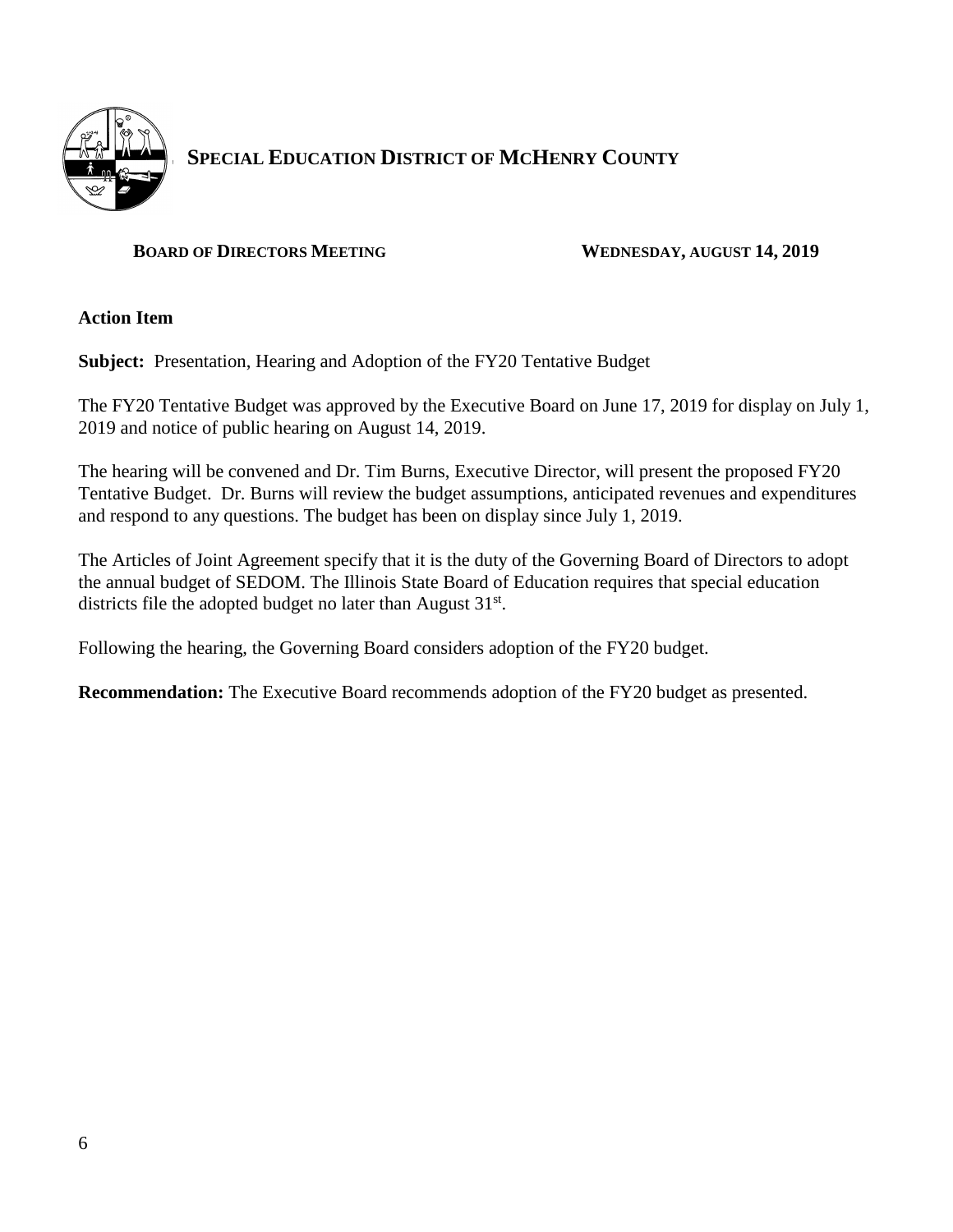

#### **BOARD OF DIRECTORS MEETING WEDNESDAY, AUGUST 14, 2019**

#### **Action Item**

**Subject:** Determination of March Governing Board of Directors Meeting Date

The Governing Board generally meets two times per year. The Articles of Joint Agreement specify that the August meeting is primarily for the adoption of the FY20 budget and the March meeting is primarily a review of programs and services.

The meeting date recommended for the March Governing Board of Directors is Wednesday, March 4, 2020 at 7:00 p.m.

**Recommendation:** Approve Wednesday, March 4, 2020, at 7:00 p.m. as the March Governing Board of Directors' meeting date.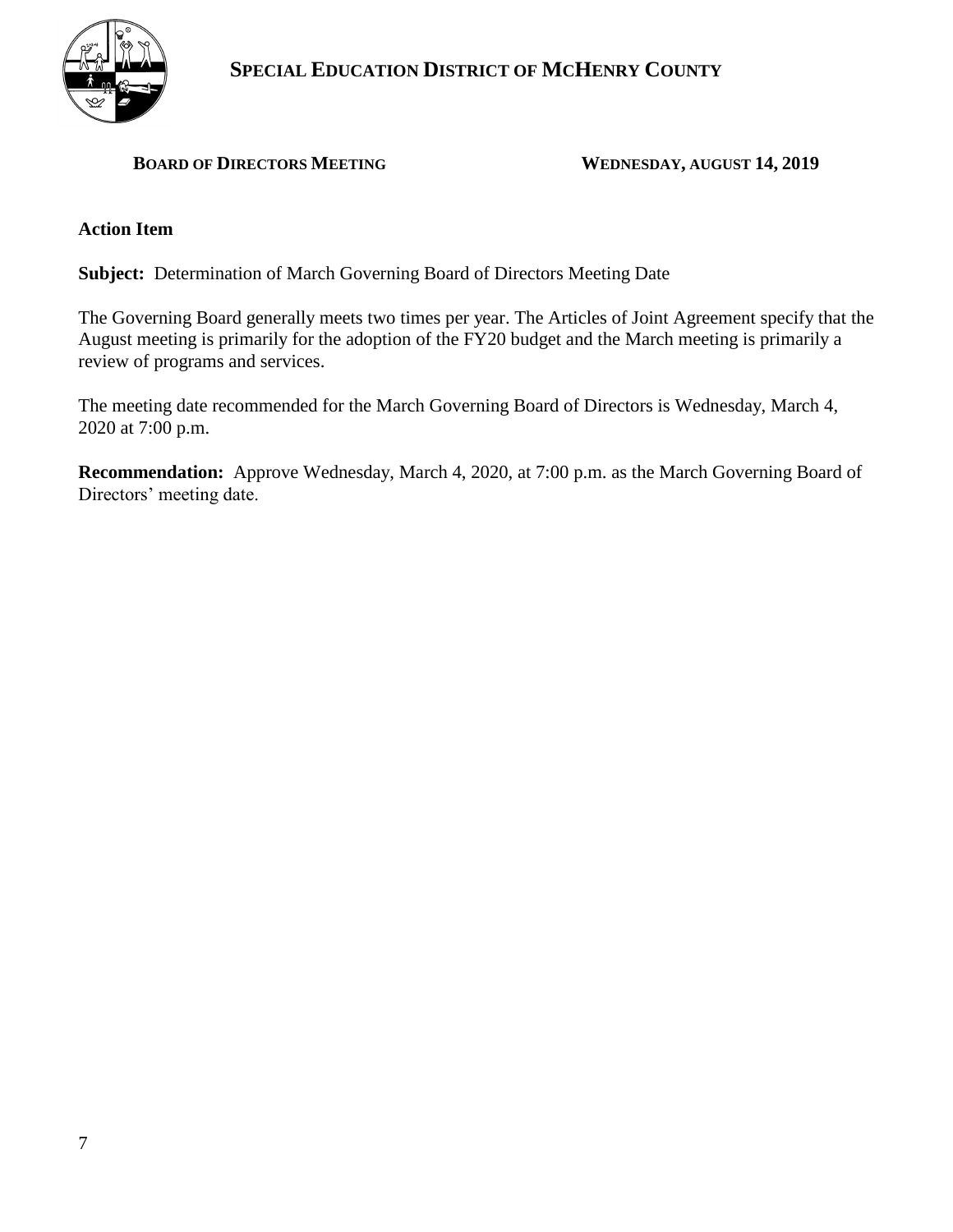

## **SPECIAL EDUCATION DISTRICT OF MCHENRY COUNTY**

#### **BOARD OF DIRECTORS MEETING WEDNESDAY, AUGUST 14, 2019**

#### **For Information**

#### **Subject: Appointment of Nominating Committee**

**ARTICLE 2**- ORGANIZATION AND OPERATION of the Articles of Joint Agreement provide the following specifications for the make-up and election of the Executive Board.

**Section 2**: Executive Board of Directors. From the members of the SEDOM Governing Board of Directors, from the members of the participating district boards of education, or from the Superintendents of Schools of the member districts, there shall be chosen an Executive Board consisting of seven (7) members, at least two (2) of these from high school or unit districts, at least two (2) of these from elementary school districts, and at least one (1) board of education member. Except as set forth below, the Executive Board members shall serve a three (3) year term. The election for Executive Board members shall take place at the meeting of the Governing Board of Directors held during the third or fourth quarter of the school year, and those elected shall take office at the first regular meeting of the Executive Board after July 1st.

- A. When a vacancy occurs on the Executive Board the remaining members shall fill the vacancy by appointment until the next regular election at which time a person will be elected to fill the unexpired term.
- B. Not later than thirty (30) days prior to the Governing Board of Directors meeting held during the third or fourth quarter of the school year the President of the Executive Board shall appoint a committee of three members of the Governing Board of Directors not serving on the Executive Board to submit a list of candidates to serve on the Executive Board. This list will be submitted to the member districts thirty days prior to the third or fourth quarter meeting of the Governing Board of Directors.
- C. Following the installation of the new members at the first regularly scheduled meeting of the Executive Board in July, a President, Vice President and Secretary shall be elected by the Executive Board members.

Volunteers to serve on the Nominating Committee for the March Executive Board election are sought at this meeting.

Terms expiring in June of 2020:

- Ms. Lea Damisch, Superintendent, D165
- Dr. Linda Dujmovich, Board Member, Marengo District #154
- Vacancy– Temporary appointment to fill the vacancy of Dr. Qualls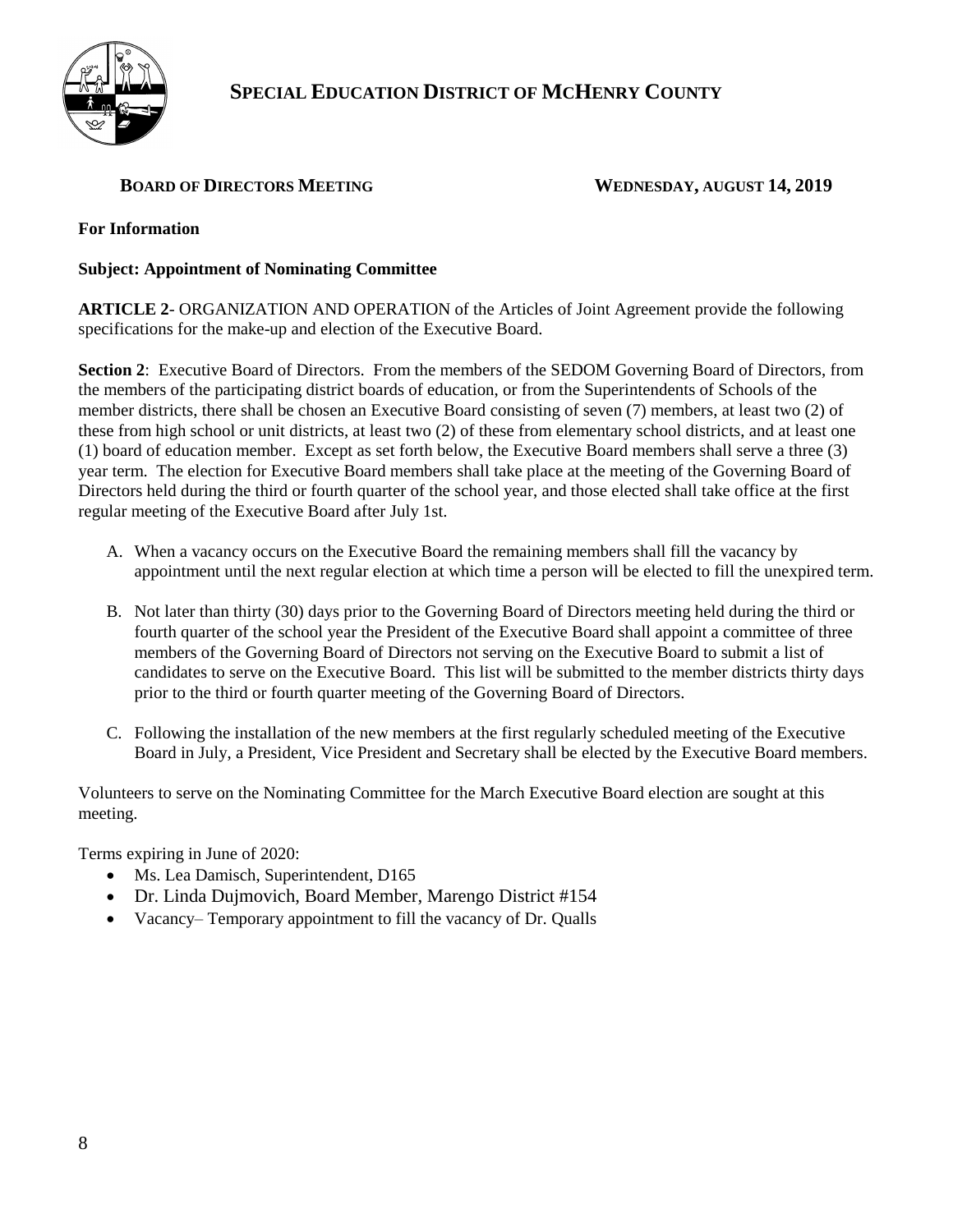

#### **BOARD OF DIRECTORS MEETING WEDNESDAY, AUGUST 14, 2019**

#### **For Information**

**Subject:** Executive Director's Annual Report

S.E.D.O.M. continues to enhance its approach to meet the need of its member districts.

#### **Executive Director's 2019-20 Area of Focus**

- Enhancement and development of the SEDOM communications plan
- Increasing opportunities for county wide advocacy
- Exploration and review of current inter-district placement options
- Exploration and review of current private placement options within McHenry County and the surrounding area
- Review of student achievement data for students with disabilities across the member district
- Exploration of roles and structure of member district special education programs
- Continued exploration of use of data to support decisions effecting students with disabilities amongst member districts
- Attendance at 1 B.O.E. meeting for each member district during the 2019-20 SY
- Increase knowledge of current financial systems and procedures utilized by SEDOM
- Continued collaboration with the Northern Illinois Roundtable, Illinois Association for Administrators of Special Education, Council for Exceptional Children, Illinois STEP Advisory Council, Illinois Association of School Business **Officials**
- Exploration of current models and practices associated with specialized student transportation
- Exploration of structures and services featured within current special education cooperatives
- Continued and increased attendance at SEDOM Professional Development Events
- Continued development of a shared vision for SEDOM, constructed through dialogue with all stakeholders
- Continued exploration of member district special education programs
- Construction of a stakeholder approved strategic plan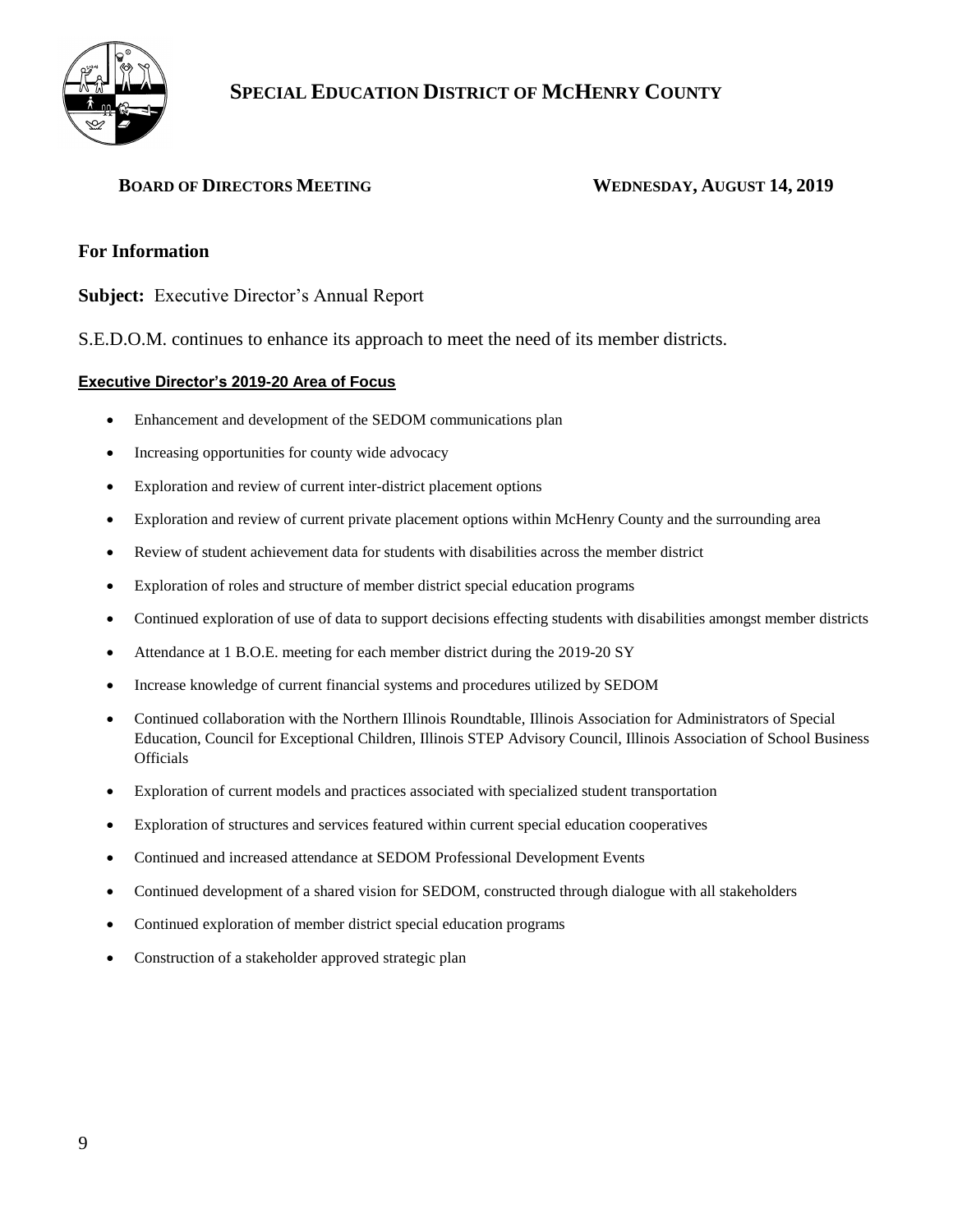# **DEVELOPMENT OF BOARD GOALS 2019-2020**

Annually the Executive Board adopts goals to guide the direction and work of the cooperative. The goals support the SEDOM Vision and Mission and are related to the function of the cooperative as outlined in the Articles of Joint Agreement. The board will revisit its projected goals at its August 26, 2019 Executive Board Meeting

- Vision: Champion for Every child
- Mission: Dedicated to helping children and young adults (ages 3-21) develop their individual potential by facilitating specialized educational services and programs in collaboration with member school districts.

Under the Revised Articles of Joint Agreement, Article 1, Section 2 states the following regarding the functions of SEDOM

• SEDOM shall function as a service agent of each of its member districts. SEDOM shall encourage, coordinate, direct, operate, monitor and/or supervise a comprehensive program of the delivery of special education programs and other needed services for children with disabilities. SEDOM shall perform or carry out specialized education functions as authorized by the Illinois School Code, the Governing and Executive Boards, and its Member Districts.

The following goals and related activities in support of the vision and mission and related to the function of SEDOM as outlined in the Articles of Joint Agreement have been recently discussed by the Executive Board and are scheduled to be reviewed at the August 27<sup>th</sup> meeting of the Executive Board. Feedback regarding the goals is welcomed.

1. Enhance local capacity for meeting the needs of unique learners.

## Activities:

- Quarterly networking meetings for related and itinerant services
- Schedule of county wide professional development identified in the FY19 needs assessment
- Provide training at the local district level as requested
- Increase opportunities for coaching based support

# 2. Provide resources to support local initiatives.

### Activities:

- Maintain a lending library of specialized equipment and testing materials
- Provide CPI training as requested by districts
- Respond to requests for resources, consultation and technical assistance
- Provide access to supervision in specialized areas of educational services
- 3. Ensure a meaningful relationship between SEDOM and its member districts.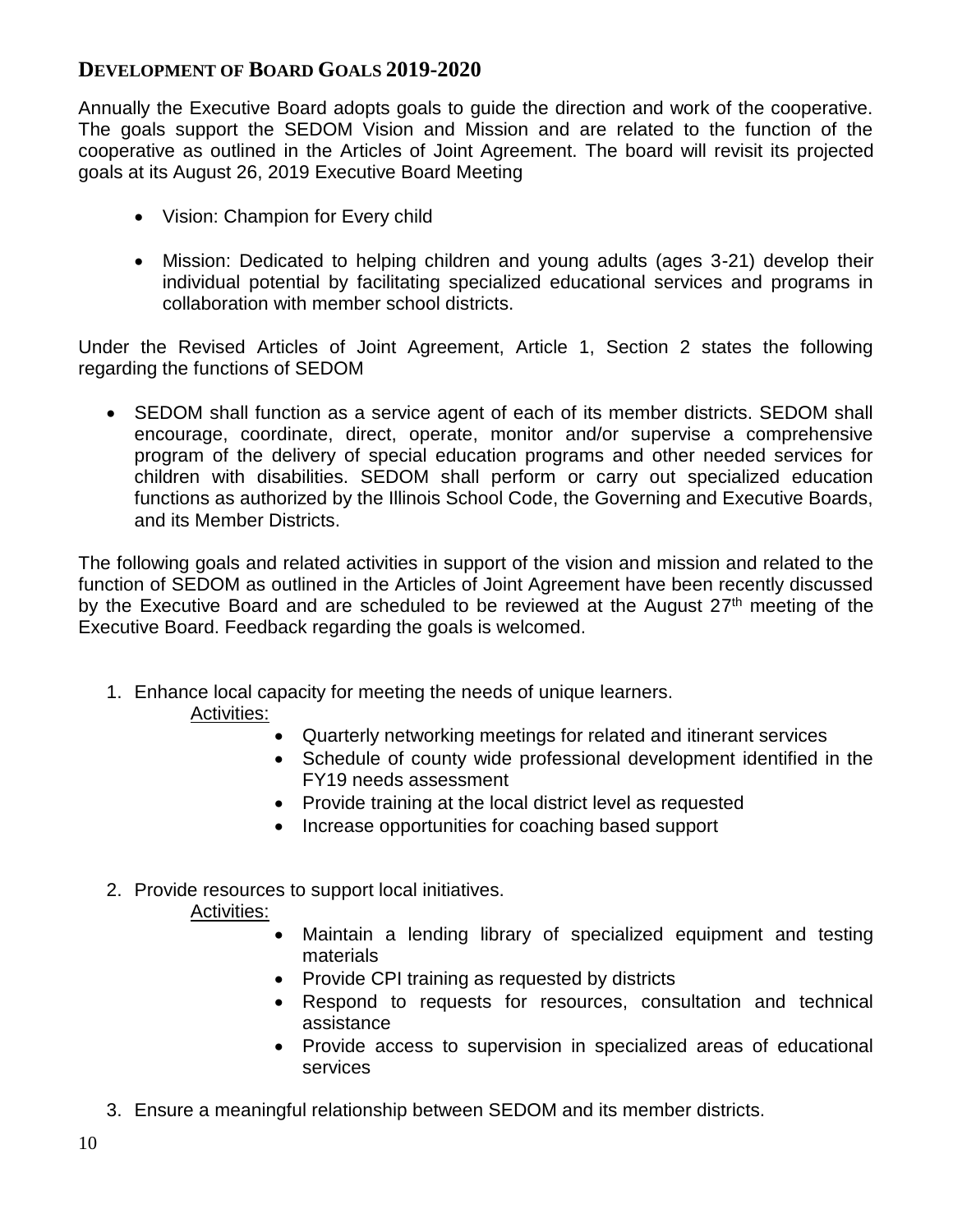Activities:

- Maintain regular communication with the Executive Board, Superintendents and PPS Directors/Coordinators regarding legal, procedural and reporting requirements
- Maintain regular communication with the Executive Board, Superintendents and PPS Directors/Coordinators regarding fiscal, facility and educational services information
- 4. Provide responsible direction and planning for the future of the organization Activities:
	- Continue to monitor the implementation of the restructure of SEDOM
	- Develop a framework for communication with member and nonmember districts in McHenry County regarding potential areas of mutual collaboration
	- Explore the need for future program development in collaboration with member districts

SEDOM will provide itinerant and related services for the 2018-19 school year. This includes hearing, orientation and mobility, behavior consultation, autism consultation, occupational therapy and physical therapy. Services will also be contracted to the School of Expressive Arts and Learning.

The Diagnostic Center will continue to provide audiological services along with other diagnostic and assessment services as requested by member districts. A full list of diagnostic services follows this report. Support in accessing diagnostic services not offered through the Diagnostic Center will be provided.

In the areas of professional development, access to consultation and quarterly network meetings will continue to be provided in the areas of psychology, social work, speech and language, occupational and physical therapy, vision and hearing. Crisis Prevention Intervention (CPI) trainers are now available through SEDOM for districts who do not have their own trainers. Districts may request local training on other topics as needed. County-wide professional development topics for 2018-2019 include:

- Legal Updates
- Role and Responsibilities of working as a Para
- Social Emotional Learning
- IEP Goal Writing and Illinois Standards
- Transition Program Planning
- Data Driven Instruction
- CPI Beginner and Refresher Course 4X Per Year
- Fall and Winter Administrative Academies

Areas of Focus: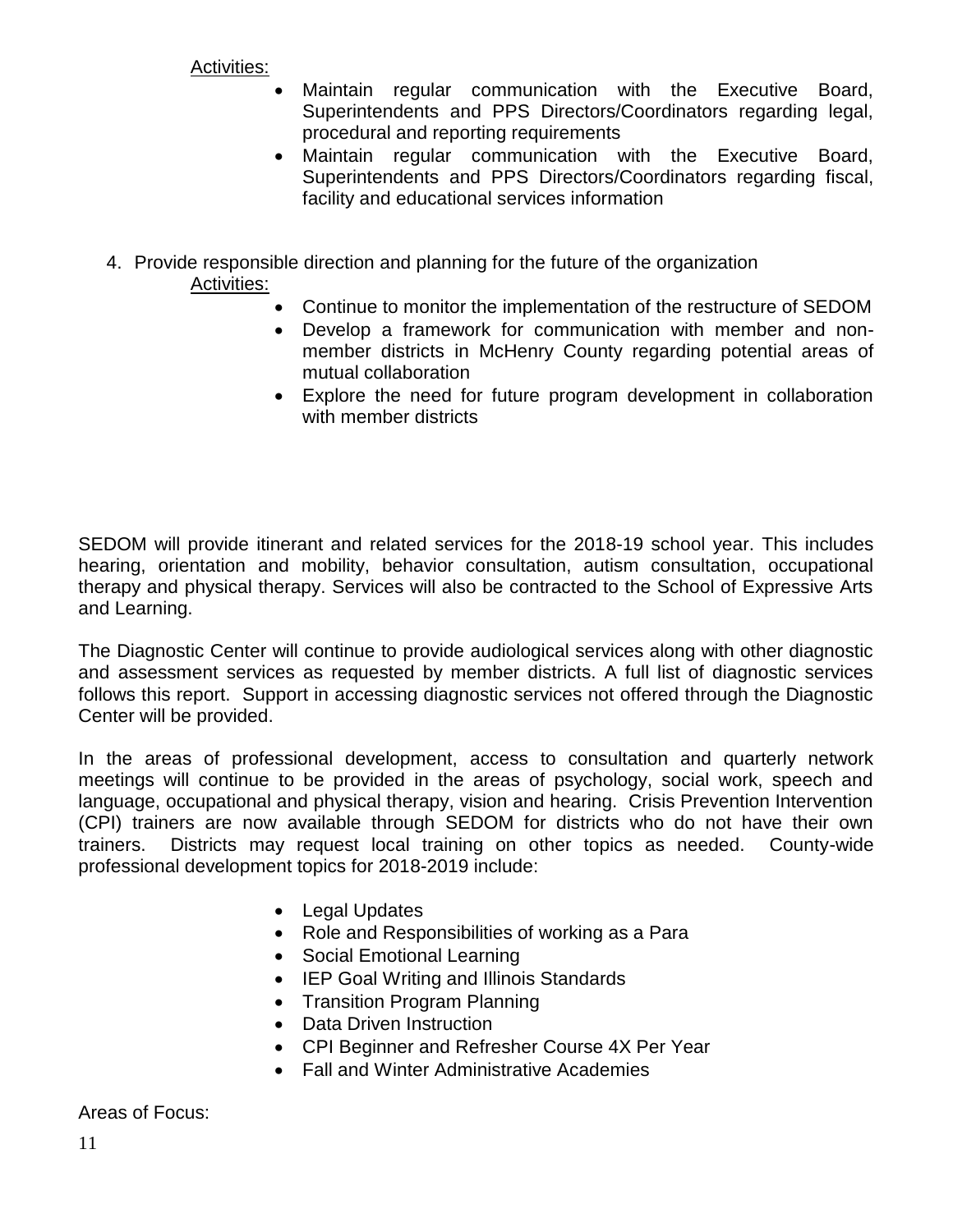- Review our current marketing and delivery of professional development
- Review feedback infrastructure to ensure high quality service to member districts
- Development of a framework for a focused conversation and dialogue to support the FY19 Needs Assessment

### **SEDOM DIAGNOSTIC CENTER**

#### **GLOSSARY OF SERVICES**

#### **ASSISTIVE TECHNOLOGY SERVICES Assistive Technology Evaluation (Ages 3-21)**

The Assistive Technology Team (ATT) is a team of professionals made up of Speech Pathologists, Occupational Therapists, and/or Physical Therapists. The AT Team is designed to support educational teams in determining and integrating assistive technology into student curriculum as appropriate. Collaboration may be ongoing based on a number of factors, such as the receiving team's level of technological competence, the availability of the necessary technology, or the students' changing needs. IEP teams are required to consider each student's assistive technology needs.

#### **Assistive Technology Services (Ages 3-21)**

**After** an Assistive Technology Evaluation is completed, services can be requested for device assistance or training. Services will be provided to support staff. No direct student contact, thus no parent signature required.

### **AUDIOLOGICAL SERVICES**

#### **Audiological Evaluation (Ages Birth-21)**

Children can be seen for a comprehensive audiological evaluation of hearing sensitivity, word recognition, speech perception, and middle ear functioning. Age and developmentally appropriate test procedures will be conducted within a soundproof booth by pediatric audiologists. The evaluation will identify any hearing difficulty that may be negatively impacting a child's developmental or learning potential. Recommendations may include further follow-up such as medical referral, educational strategies and support, hearing aid and/or hearing assistive technology (FM unit) assessment, educational monitoring through the SEDOM Educational Audiological Review (EAR) Team, speech and language assessment, and/or counseling.

#### **Auditory Processing Screening (7-18)**

An auditory processing disorder (APD) is a weakness in the processing of information that is auditory specific. An Auditory Processing Disorder may negatively impact a child's ability to hear, listen, follow directions and learn in the classroom. The goal of the auditory processing evaluation is to define your child's auditory processing strengths and weaknesses, in order to implement a set of remediation strategies to improve their auditory and listening behaviors. Through the APD Screening process, a child may be referred for an Auditory Processing Evaluation by his/her educational team and in agreement with the parents as part of a multidisciplinary review of the listening and learning abilities and behaviors in the classroom.

#### **Auditory Processing Evaluation (Ages 7-18)**

Recommended through the Auditory Processing Screening process. The Auditory Processing Evaluation is a series of tests selected to assess the function and integrity of specific auditory processing skills. The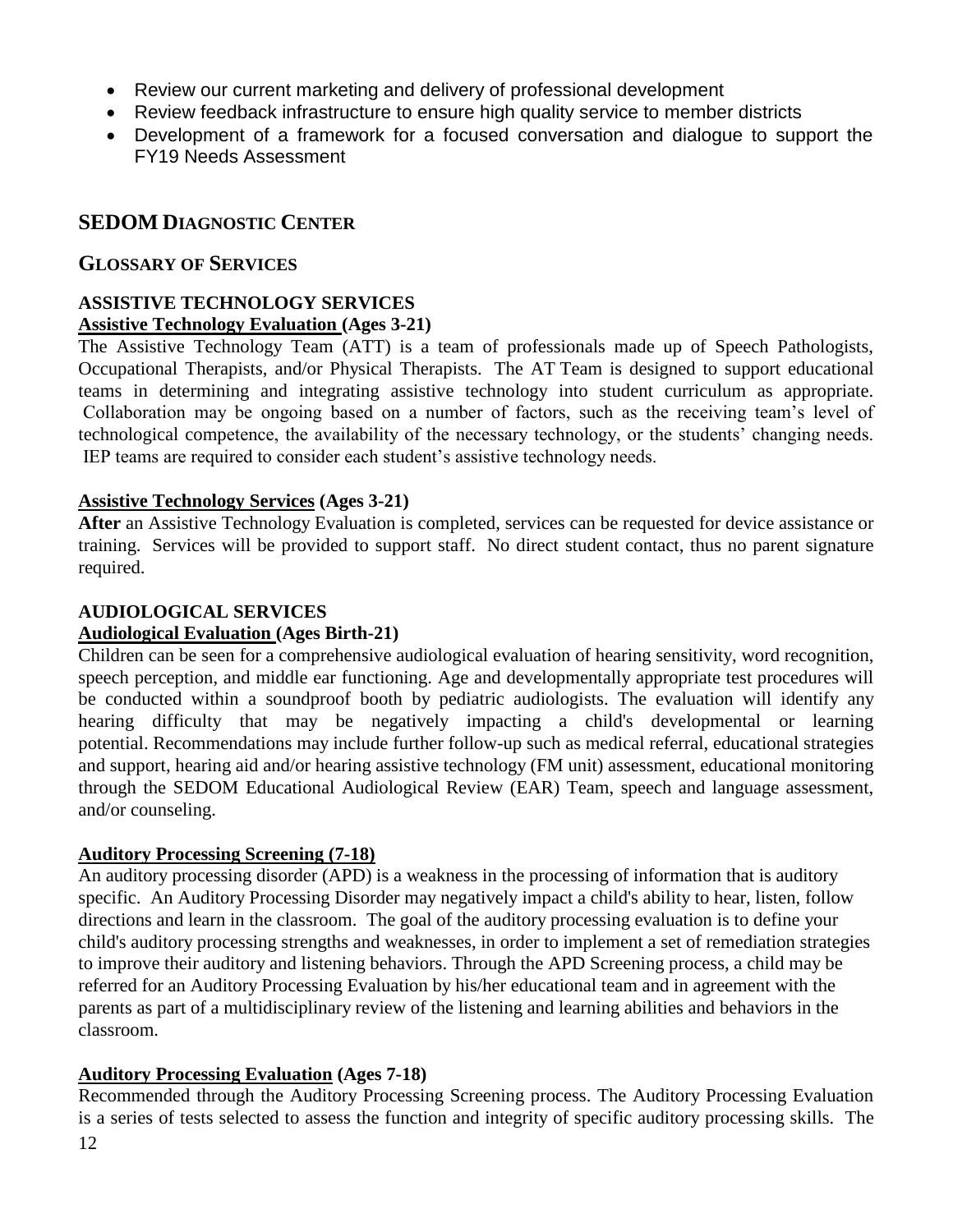selected tests are appropriate for a child's age, developmental level and language capabilities. The tests are also selected to target specific areas of concern demonstrated by the child's auditory and listening behaviors, multi-disciplinary evaluation and referral history.

#### **FM Evaluation/Trial (Ages 3-21)**

Children with documented hearing, listening and/or learning problems may benefit from the use of an FM system in the classroom. The FM unit provides for wireless transmission of the teacher's voice to the student's ear via a personal ear level receiver or receiver attached to a child's hearing aid or cochlear implant processor. The FM system can counteract many of the negative factors that degrade speech understanding within a classroom, such as soft-spoken speech, speech from a distance and speech in the presence of competing background noise and reverberation. The determination of need as well as the selection, fitting and performance verification of the FM system can be assessed and coordinated through the SEDOM Audiology Department.

#### **AUTISM SERVICES**

#### **Autism Consultation/Observation (Ages 3-21)**

An Autism Consultant will assist in supporting students with autism and related autism spectrum disorders. No direct service will be provided. When consulting, a student observation will be directly followed by verbal and written recommendations for the referring party. Recommendations may include instructional techniques, adaptations and modifications, behavioral strategies, and program service delivery systems. Follow up consultations may be scheduled as needed.

#### **Autism Evaluation (Ages 3-21)**

A multidisciplinary team, using the Autism Diagnostic Observation System (ADOS) can evaluate children and provide an initial diagnosis on the autism spectrum; in-depth information regarding the child's strengths and weaknesses for educational programming for children already diagnosed with Autism can also be provided.

#### **BEHAVIORAL SERVICES**

#### **Behavior Analysis/Consultation (Ages 3-21)**

A Behavior Consultant will assist in developing positive behavior supports for the purpose of providing a safe and effective educational environment for students with challenging behaviors. In addition to positive supports, recommendations may also include suggestions regarding function of behavior, data collection, and need for additional assessment. When consulting, a student observation will be directly followed by verbal and written recommendations for the referring party. Follow up consultations may be scheduled as needed.

#### **Crisis Prevention Intervention Training**

*Nonviolent Crisis Intervention*® Training is provided by certified trainers. The core training program equips staff with proven strategies for safely defusing anxious, hostile, or violent behavior at the earliest possible stage. The second day of training expands on crisis intervention methods to include the study and practice of holding skills. These skills are taught to be used as a last resort when an individual becomes an immediate danger to self or others.

#### **BILINGUAL SERVICES Bilingual Academic/Language Needs Assessment (Ages 3-21)**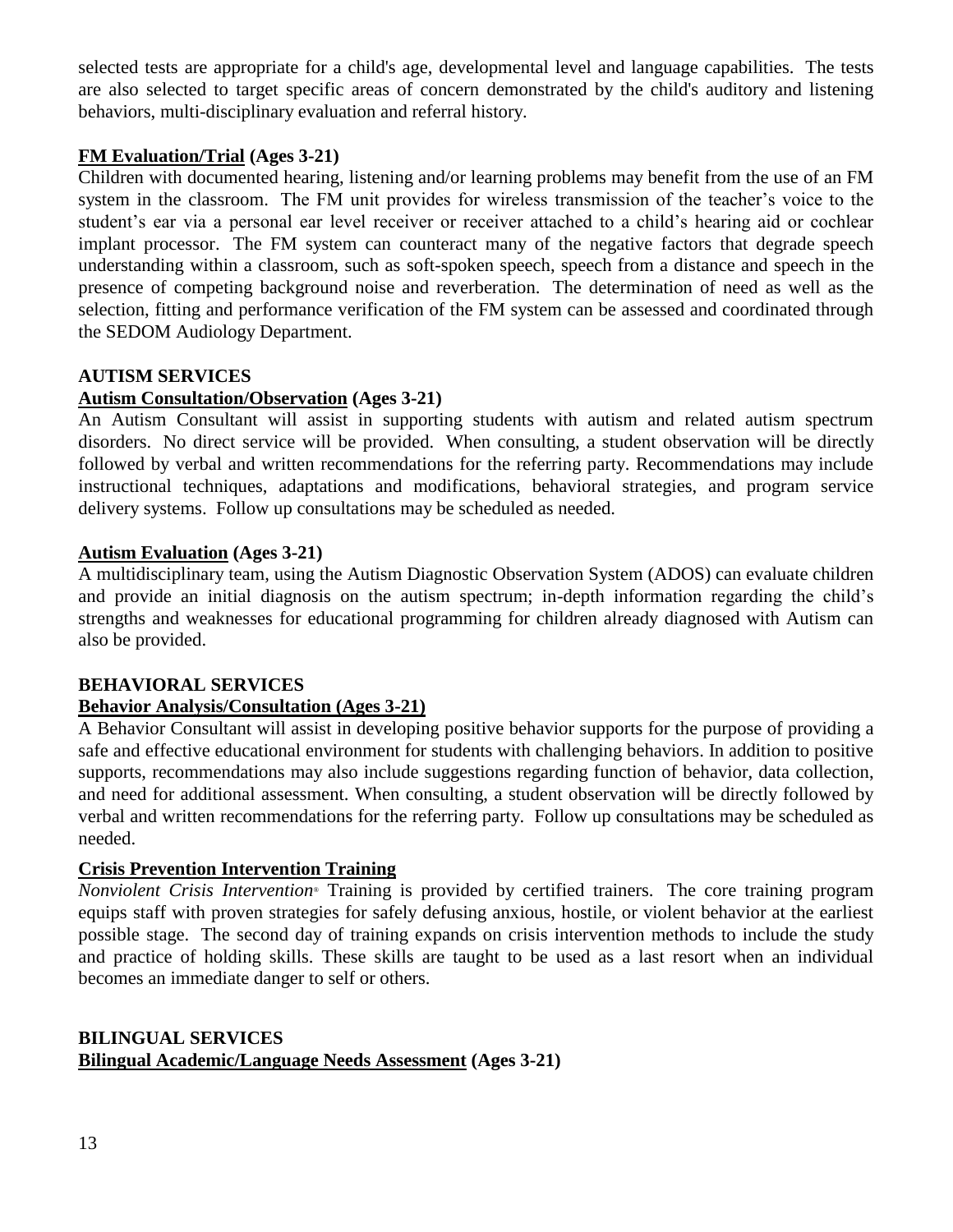*Academic Assessment* is a complete assessment of academic skills in English and Spanish. This assessment would help to determine strengths and weaknesses of a student and provide recommendations for possible areas of need and academic instruction/modification.

*Language Assessment* involves completion of the Language Survey, an articulation screening, interview with the parents and/or student to determine if a more comprehensive Bilingual Speech and Language Evaluation is needed.

#### **Bilingual Consultation (Ages 3-21)**

Meetings with staff to discuss concerns with English Language Learners. Consultation regarding learning styles, second language acquisition, academic skill development, modifications and interventions. Can provide staff with information regarding how to use and understand ACCESS information. Can provide CBM data and review classroom interventions and MTSS issues.

#### **Bilingual Home/School Services (Ages 3-21)**

Provides assistance with home and school issues to increase communication with Spanish speaking families. Possible services would be attending parent meetings, home visits, interviewing parents and/or students regarding academic/behavioral concerns, academic programming/instruction and student needs.

#### **Bilingual Psychological Evaluation (Ages 3-21)**

A comprehensive case study evaluation covering the components that are determined by the District's Domain meeting. Evaluation includes an interview with the student and parent/s, collection of teacher reports, file review, social history and classroom observation. Based on the Domain meeting, the evaluation may also include a cognitive evaluation, academic evaluation, language assessment, visualmotor assessment and/or social/emotional assessments. Assessments can be completed in English and/or Spanish depending on student's language needs and academic instruction. Upon completion of assessments, attendance at IEP meeting would be included and a written report provided. Attendance at the Domain meeting is also possible.

#### **Bilingual Speech/Language Screening (Ages 3-21)**

Completion of the Language Survey, an articulation screening; along with an interview with the parents and/or student to determine if a more comprehensive Bilingual Speech and Language Evaluation is needed.

#### **Bilingual Translations/Interpretation**

Translation of District forms, paperwork, letters that are necessary to communicate information to Spanish speaking families. Providing interpreting services for family meetings, parent conferences, district special education meeting, or any form of communication needed to share information with Spanish speaking families.

### **FUNCTIONAL DRIVING SERVICES**

#### **Functional Driver Evaluation (Ages 15-21)**

Students with physical and/or cognitive disabilities will be evaluated for potential driving; will also receive recommendations for equipment and services. Conducted by a Certified Driver Rehabilitation Specialist/Certified Driving Instructor.

#### **Functional Driver Services (Ages 15-21)**

Driver training with or without adaptive equipment (prior evaluation necessary). Behind the wheel instruction is specifically designed for each client's needs. Also offers a 9 hour behind the wheel course